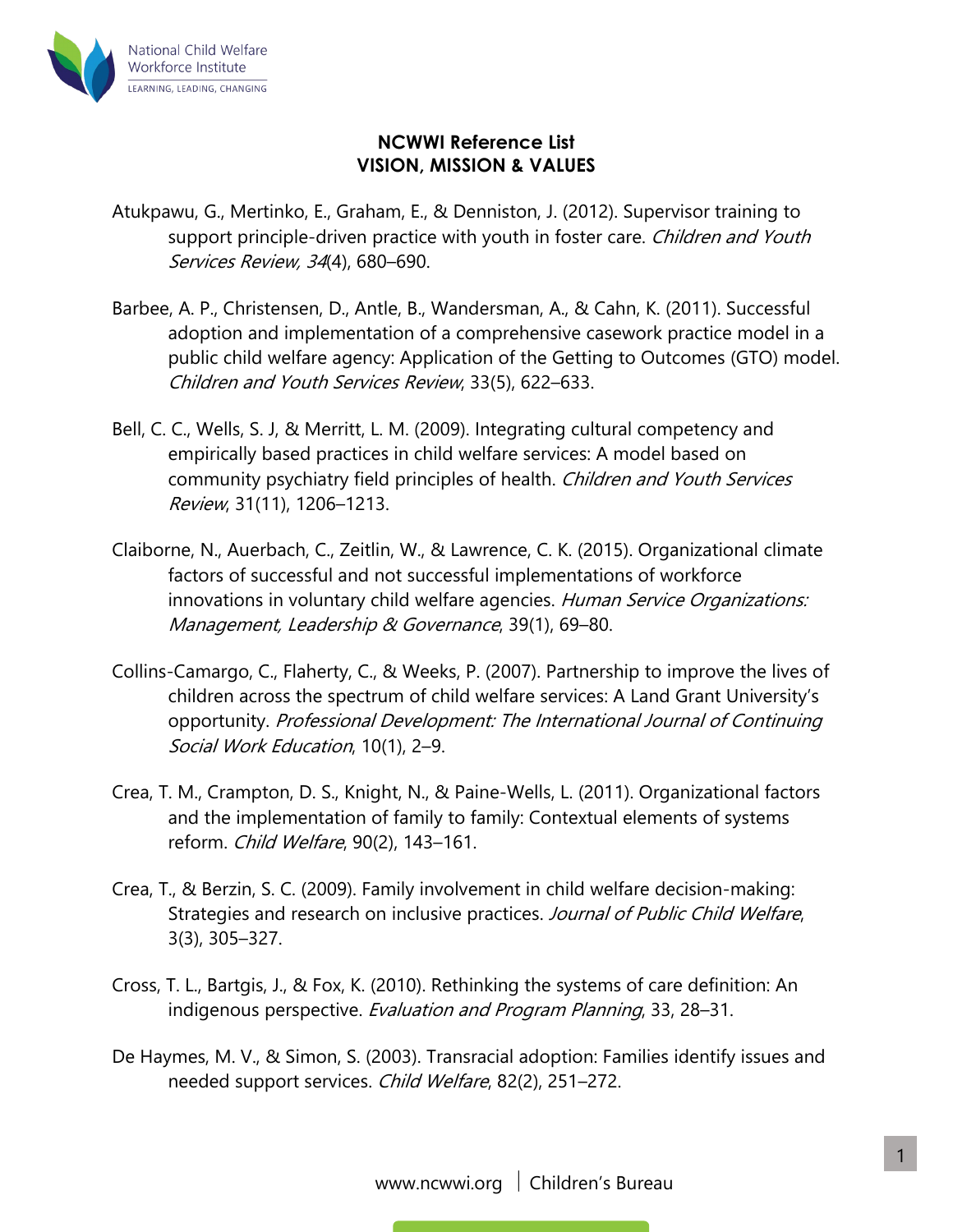

- Deglau, E., Ray, A., Conway, F., Carre-Lee, N., Waldman, W., Cunningham, K., . . . Powell, T. (2015). Practice change in child welfare: The interface of training and social work education. Journal of Social Work Education, 51(sup2), S153-S172.
- Dettlaff, A. J., & Rycraft, J. R. (2009). Culturally competent systems of care with Latino children and families. Child Welfare, 88(6), 109-126.
- Earner, I. (2007). Immigrant families and public child welfare: Barriers to services and approaches for change. Child Welfare, 86(4), 63-91.
- Everett, J. E., Homstead, K., & Drisko, J. (2007). Frontline worker perceptions of the empowerment process in community-based agencies. Social Work, 52(2), 161-170.
- Faulkner, M., & Borah, E. (2008). Influence of workplace features on child welfare service quality. Professional Development: The International Journal of Continuing Social Work Education, 11(3), 36–49.
- Fluke, J. D., & Oppenheim, E. (2010). Getting a grip on systems of care and child welfare using opposable thumbs. Evaluation and Program Planning, 33(1), 41–44.
- Franklin, C., & Hopson, L. M. (2007). Facilitating the use of evidence-based practice in community organizations. Journal of Social Work Education, 43(3), 377–404.
- Friedman, R. M. (2010). Revisiting the definition of a system of care: A sign of health or confusion? Evaluation and Program Planning, 33(1), 63–65.
- Gerdes, K. E. (2011). Empathy, sympathy, and pity: 21st-century definitions and implications for practice and research. Journal of Social Service Research, 37(3), 230–241.
- Glennie, S. (2007). Developing interpersonal relationships: Tapping the potential of interagency training. Child Abuse Review 16(3), 171-183.
- Glisson, C., & Hemmelgarn, A. (1998). The effects of organizational climate and interorganizational coordination on the quality and outcomes of children's service systems. Child Abuse & Neglect, 22(5), 401-421.
- Gockel, A., Russell, M., & Harris, B. (2008). Recreating family: Parents identify workerclient relationships as paramount in family preservation programs. Child Welfare, 87(6), 91-113.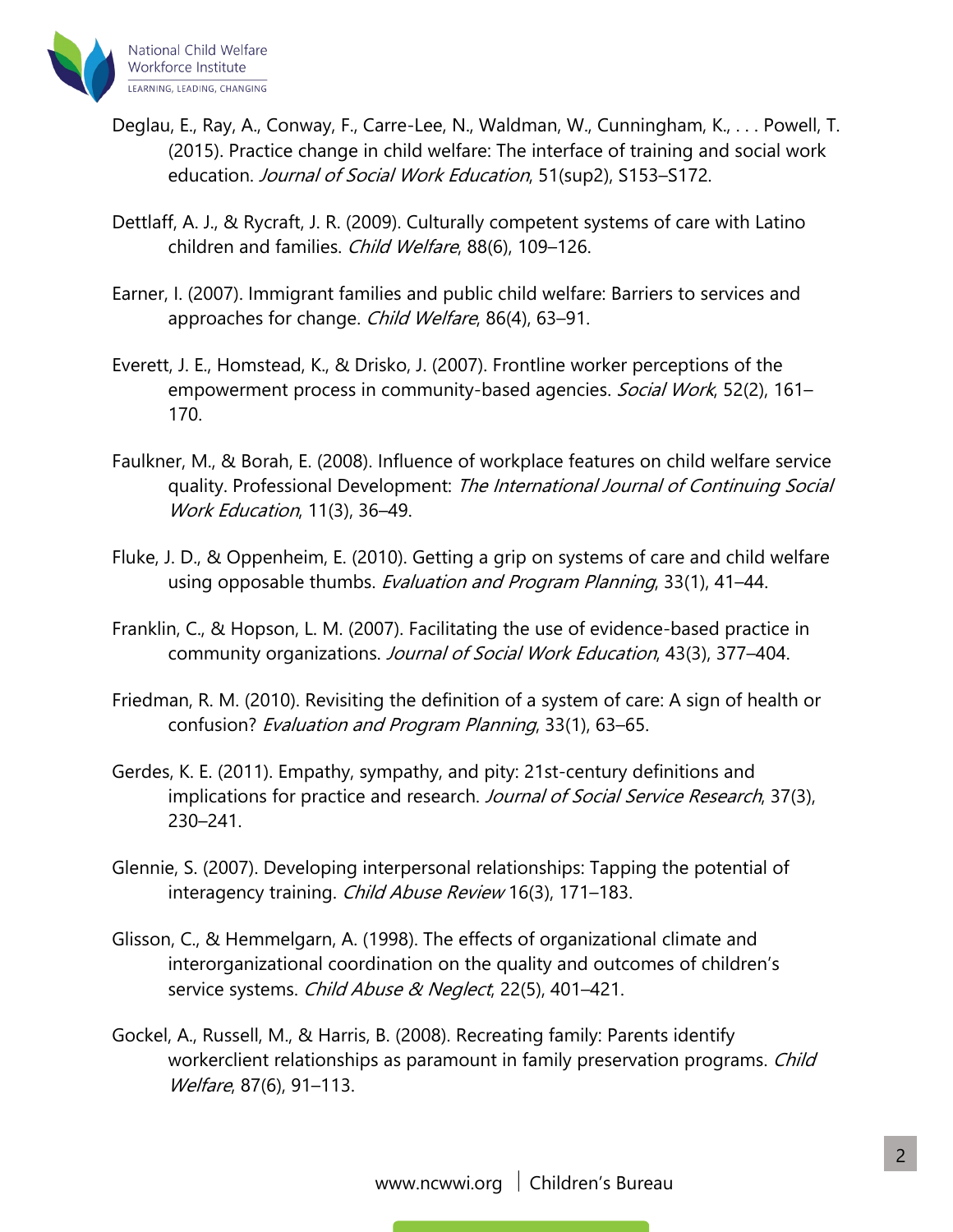

- Hernandez, M., Gomez, A., Lipien, L. Greenbaum, P. E., Armstrong, K. H., & Gonzalez, P. (2001). Use of the system-of-care practice review in the national evaluation: Evaluating the fidelity of practice to system-of-care principles. Journal of Emotional and Behavioral Disorders, 9(1), 43–52.
- Horejsi, C., Craig, B. H. R., & Pablo, J. (1992). Reactions by Native American parents to child protection agencies: Cultural and community factors. Child Welfare, 71(4), 329–342.
- Horwath, J., & Morrison, T. (2007). Collaboration, integration and change in children's services: Critical issues and key ingredients. *Child Abuse & Neglect*, 31(1), 55–69.
- Horwath, J., & Morrison, T. (2011). Effective interagency collaboration to safeguard children: Rising to the challenge through collective development. Children and Youth Services Review, 33(2), 368–375.
- Jones, J. M. (2006). Understanding environmental influence on human service organizations: A study of the influence of managed care on child caring institutions. Administration in Social Work, 30(4), 63–90.
- Kemp, S. P., Marcenko, M. O., Hoagwood, K., & Vesneski, W. (2009). Engaging parents in child welfare services: Bridging family needs and child welfare mandates. Child Welfare, 88(1), 101–126.
- Lietz, C. A., Andereck, K. L., & Knopf, R. C. (2010). The breakthrough series collaborative on service integration: A mixed-methods study of a strengths-based initiative. Advances in Social Work, 11(2), 248–266.
- McWey, L. M., Bolen, M., Lehan, T., & Bojczyk, K. E. (2009). I thought I was the adult in this house: Boundary ambiguity for parents involved in the foster care system. Journal of Social Service Research, 35(1), 77–91.
- Mears, S. L., Yaffe, J., & Harris N. J. (2009). Evaluation of wraparound services for severely emotionally disturbed youths. Research on *Social Work Practice*, 19(6), 678–685.
- Megivern, D. M., McMillen, J. C., Proctor, E. K., Striley, C. L. W., Cabassa, L. J., & Munson, M. R (2007). Quality of care: Expanding the social work dialogue. Social Work, 52(2), 115–124.
- Merkel-Hoguin, L. (2005). Differential response in child welfare. Protecting Children,  $20(2-3)$ .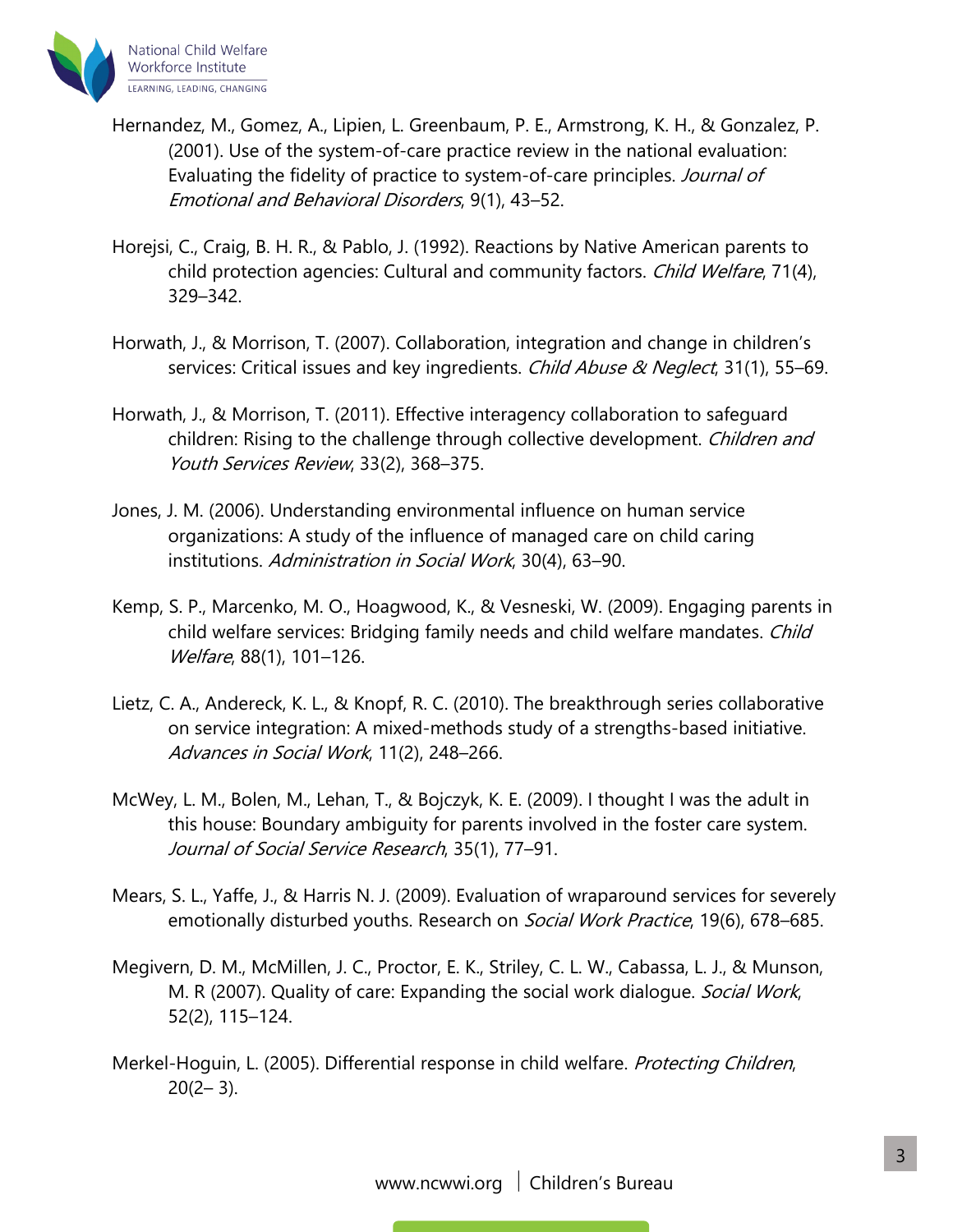

- Michalopoulos, L., Ahn, H., Shaw, T. V., & O'Connor, J. (2012). Child welfare worker perception of the implementation of family-centered practice. Research on Social Work Practice, 22(6), 656–664.
- Morazes, J. L., Benton, A. D., Clark, S. J., & Jacquet, S. E. (2010). Views of speciallytrained child welfare social workers: A qualitative study of their motivations, perceptions, and retention. Qualitative Social Work, 9(2), 227-247.
- Nissen, L. B., Merrigan, D. M., & Kraft, M. K. (2005). Moving mountains together: Strategic community leadership and systems change. Child Welfare, 84(2), 123– 140.
- Packard, T., McCrae, J., Phillips, J., & Scannapieco, M. (2015). Measuring organizational change tactics to improve child welfare programs: Experiences in 13 counties. Human Service Organizations: Management, Leadership & Governance, 39(5), 444– 458.
- Perrault, E., McClelland, R., Austin, C., & Sieppert, J. (2011). Working together in collaborations: Successful process factors for community collaboration. Administration in Social Work, 35(2), 282–298.
- Quinn, R. E., & Rohrbaugh, J. (1981). A competing values approach to organizational effectiveness. Public Productivity Review, 5(2), 122-140.
- Reamer, F. G. (2013). Social work in a digital age: Ethical and risk management challenges. Social Work, 58(2), 163-172.
- Rubin, J. (2013). Transforming workforce capacity through a child welfare practice model: Lessons from the field. Policy & Practice, 71(1), 22–25. Sage, M., & Sage, T. (2015). Social media and E-professionalism in child welfare: Policy and practice. Journal of Public Child Welfare, 1–17.
- Sage, T. E. & Sage, M. (2016). Social media use in child welfare practice. Advances in Social Work, 17(1), 93–112.
- Scannapieco, M., & Iannone, M. (2011). Native American Indian child welfare system change: Implementation of a culturally appropriate practice model across three tribal child welfare systems. Child Welfare, 91(3), 157–172.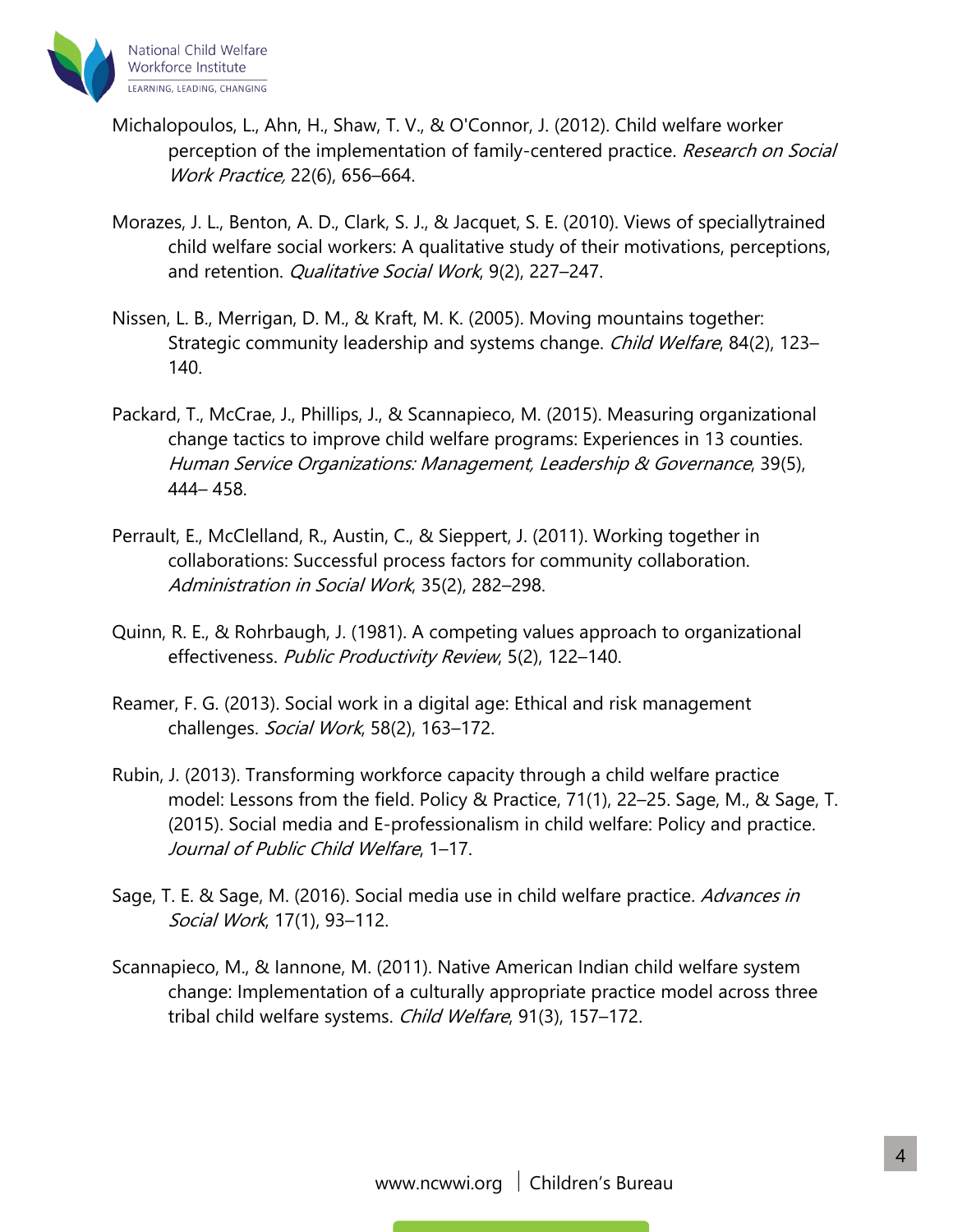

- Stone, S., D'Andrade, A., & Austin, M. (2007). Educational services for children in foster care: Common and contrasting perspectives of child welfare and education stakeholders. Journal of Public Child Welfare, 1(2), 53–70.
- Voshel, E. H., & Wesala, A. (2015). Social media & social work ethics: Determining best practices in an ambiguous reality. Journal of Social Work Values and Ethics, 12(1), 67–76.
- Walker, J. S., Koroloff, N. M., & Bruns, E. J. (2010). Defining "necessary" services and supports: Why systems of care must take direction from service-level processes. Evaluation and Program Planning, 33(1), 49–52.
- Wall, J. R., Koch, S. M., Link, J. W., & Graham, C. (2010). Lessons learned from 14 years of outcomes: The need for collaboration, utilization, and projection. Child Welfare, 89(2), 251–267.
- Wells, M., Bartlett, L., Tappan, C., & Levesque, S. (2015). Child welfare agency climate: Congruence with practice model beliefs. Journal of Public Child Welfare, 9(3), 236– 255.
- Wenz-Gross, M., Irsfeld, T. D. B., Twomey, T. Perez, A., Thompson, J., Wally, M., . . . Metz, P. (2012). Changing the system by changing the workforce: Employing consumers to increase access, cultural diversity, and engagement. American Journal of Community Psychology, 49, 546–555.
- Whiting Blome, W., & Steib, S. (2007). An examination of oversight and review in the child welfare system: The many watch the few serve the many. Journal of Public Child Welfare, 1(3), 3–26.
- Willging, C. E., Gunderson, L., Green, A. E., Jaramillo, E. T., Garrison, L., Ehrhart, M. G., & Aarons, G. A. (2018). Perspectives from Community-Based Organizational Managers on Implementing and Sustaining Evidence-Based Interventions in Child Welfare. Human Service Organizations: Management, Leadership & Governance, 1- 21.
- Williamson, E., & Gray, A. (2011). New roles for families in child welfare: Strategies for expanding family involvement beyond the case level. Children and Youth Services Review, 33(7), 1212–1216.